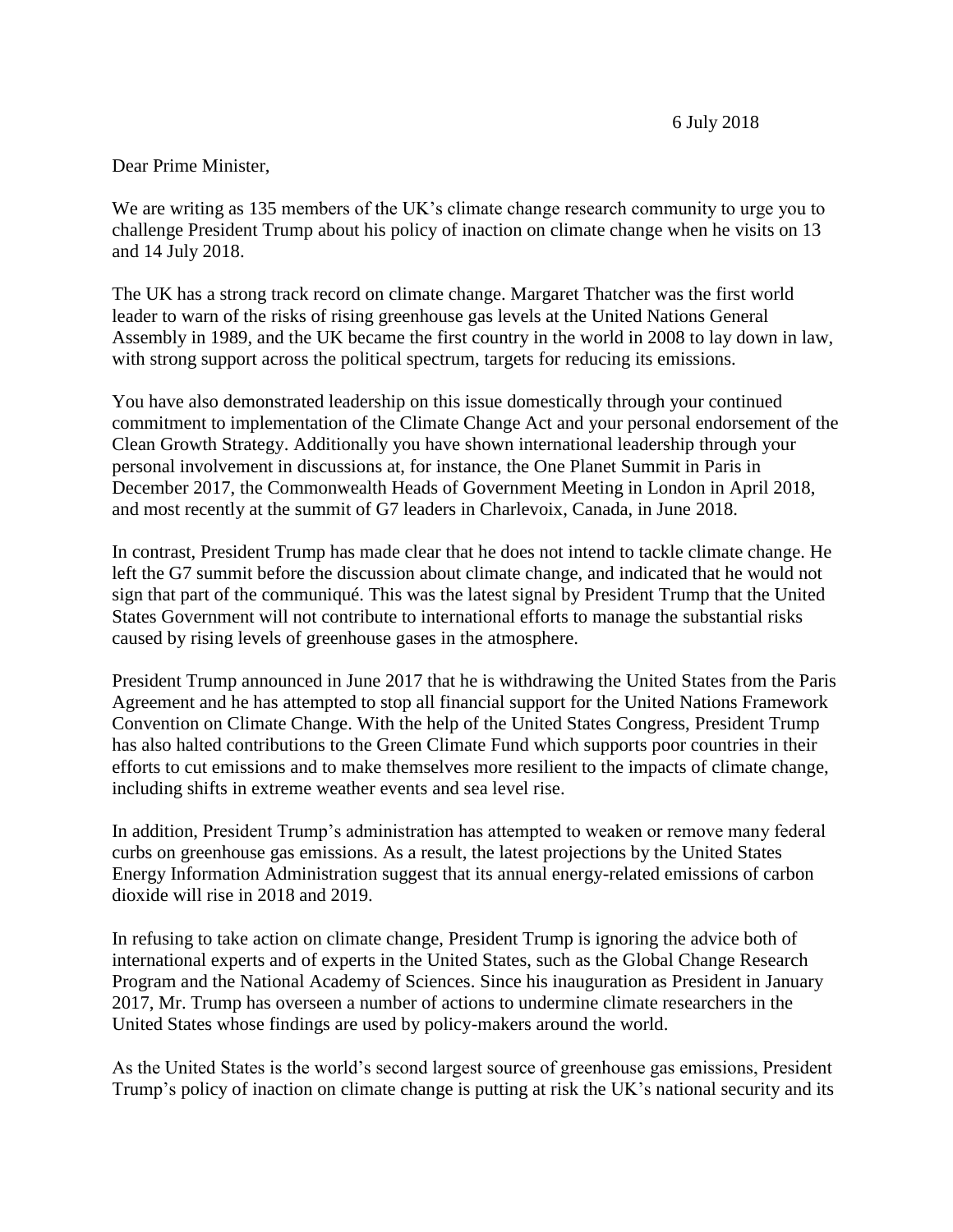interests overseas. The Government's 'National Security Strategy and Strategic Defence and Security Review', published in November 2015, identified climate change as a major driver of global risk which threatens stability overseas and the UK's long-term security. The UK is already being directly affected by the impacts of climate change: from 2000 onwards, it has experienced its nine warmest years and six of its seven wettest years since records began in 1910.

We believe that the UK Government should challenge President Trump about this policy of inaction on climate change. President Macron of France has publicly criticised President Trump's stance and we believe that the UK should take advantage of its special relationship with the United States to show similar leadership. We do not believe that the best interests of the UK, or the rest of the world, would be best served by attempting to appease President Trump on this issue.

The UK Government is well-placed to draw the attention of President Trump to the case for urgently recognising and managing the risks of climate change. It can demonstrate, for instance, that economic growth does not have to be sacrificed in order to tackle climate change. According to the latest figures, the United States increased its real GDP per capita by 44 per cent between 1990 and 2016, while its annual emissions of greenhouse gases rose by 2.4 per cent. Over the same period, the UK's real GDP per capita climbed by 46 per cent, while its annual emissions fell by 41 per cent. Hence the UK has shown that it is possible to achieve economic growth while strongly reducing annual emissions of greenhouse gases.

Above all, the UK government should make the argument that policy-making about climate change should be based on the best available evidence. Policy-makers should draw on the findings of the global climate research community, and take account of the risks it poses across the world and to future generations. Climate change should not be treated as if it were just as an issue of partisan domestic politics.

We are signing as individuals, rather than as representatives of our employers, but we list our affiliations as evidence of our membership of the climate change research community.

Yours sincerely (in alphabetical order),

Dr. George Adamson (Lecturer in Geography and Convenor of Climate Research Hub, King's College London)

Professor Richard Allan (Joint Head of the Department of Meteorology, University of Reading) Professor Chris Armstrong (Professor of Political Theory, University of Southampton) Professor John Barrett (Professor of Energy and Climate Policy, University of Leeds) Professor Paul Bates (University of Bristol)

Dr. Anna Belcher (Ecological Biogeochemist, British Antarctic Survey)

Professor Mike Bentley (Department of Geography, Durham University)

Sam Bickersteth (Oxford Martin School, University of Oxford)

Dr. Stephen Blenkinsop (Senior Research Associate, Newcastle University)

Professor Martin Blunt (Shell Professor of Reservoir Engineering, Imperial College London)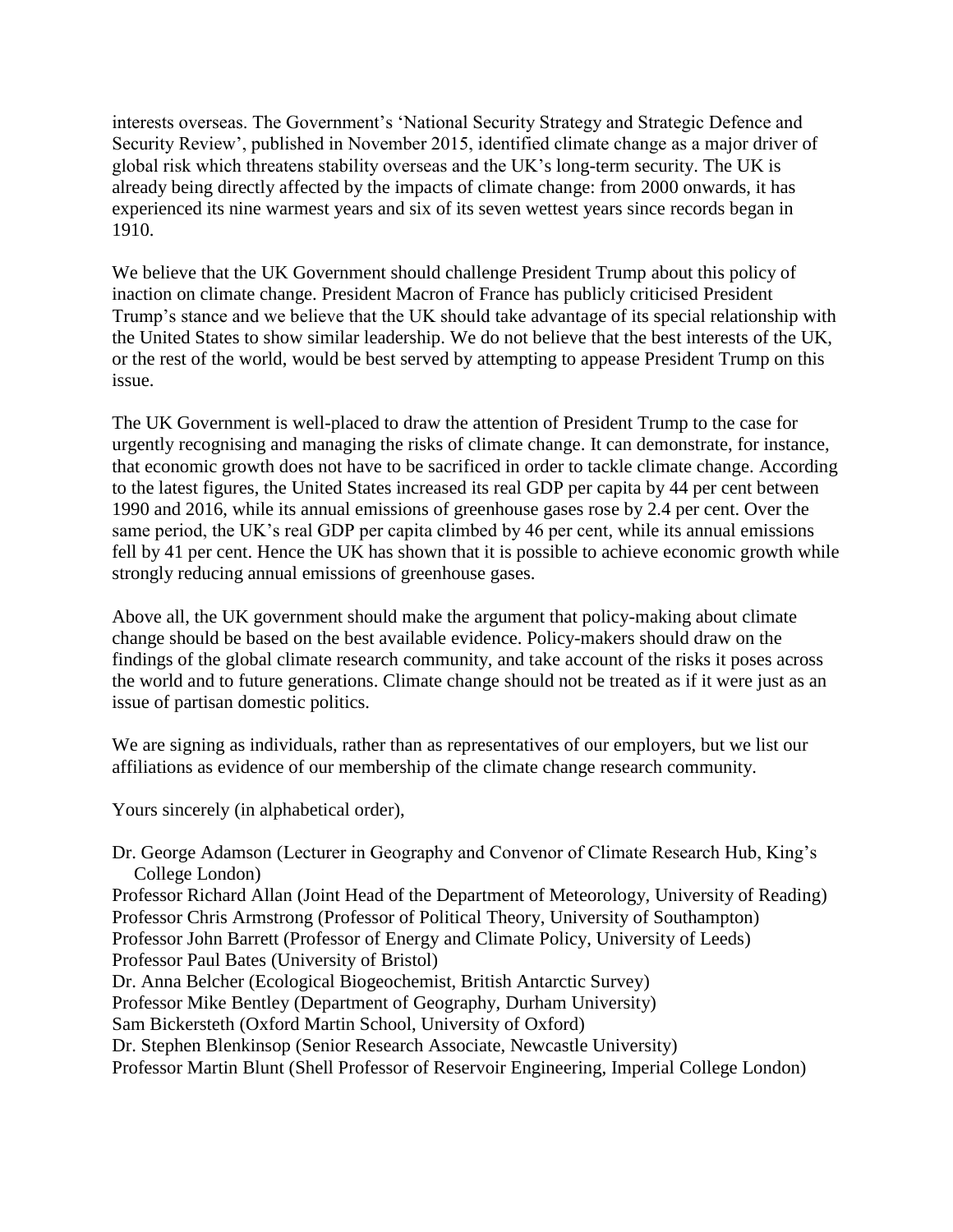Dr. Christian Brand (Co-Director, UK Energy Research Centre and Associate Professor in Transport and Climate Change, University of Oxford) Dr. Chris Brierley (Senior Lecturer in Climate Science, University College London) Dr. Stuart Capstick (Research Fellow, Cardiff University) Professor Andy Challinor (Professor of Climate Impacts, University of Leeds) Dr. Steven Chan (Research Associate, School of Engineering, Newcastle University) Professor Peter Clarke FRAS FHEA (Professor of Geophysical Geodesy, Newcastle University) Professor Mat Collins FRMetS (Exeter Climate Systems, University of Exeter) Professor Peter Convey (British Antarctic Survey) Dr. Kevin Cowtan FHEA (Research Fellow, University of York) Professor Peter Cox (Professor of Climate System Dynamics, University of Exeter) Dr. Christina Demski (Lecturer, School of Psychology, Cardiff University) Professor Simon Dietz (Co-Director, ESRC Centre for Climate Change Economics and Policy, London School of Economics and Political Science) Dr. Alix Dietzel (Lecturer in Global Ethics, School of Sociology, Politics and International Relations, University of Bristol) Dr. Paul Dodds (Senior Lecturer in Energy Systems, University College London) Professor Andy Dougill (Executive Dean of Faculty of Environment, University of Leeds) Dr. Gareth Edwards FRGS (School of International Development, University of East Anglia) Professor Paul Ekins FEI OBE (Professor of Resources and Environmental Policy and Director of the Institute for Sustainable Resources, University College London) Dr. Marie Ekström (Research Fellow in Climate Change Impacts, Cardiff University) Professor Nick Eyre (Professor of Energy and Climate Policy, University of Oxford) Dr. Robert Falkner (Research Director of the Grantham Research Institute on Climate Change and the Environment, London School of Economics and Political Science) Professor Sam Fankhauser (Co-Director of the Grantham Research Institute on Climate Change and the Environment, London School of Economics and Political Science) Professor Paul Fennell FIChemE (Professor of Clean Energy, Imperial College London) Professor Piers Forster FRMetS (Director of the Priestley International Centre for Climate, University of Leeds) Dr. Nathan Forsythe (Newcastle University Research Fellow, School of Engineering, Newcastle University) Professor Gavin Foster (Professor of Isotope Geochemistry, University of Southampton. Professor Hayley Fowler (Professor of Climate Change Impacts and Royal Society Wolfson Research Fellow, Newcastle University) Professor Pierre Friedlingstein (Professor of Mathematical Modelling of Climate Systems, University of Exeter) Professor Alberto Naveira Garabato (Ocean and Earth Science, University of Southampton) Dr. Antonio Gasparrini (Associate Professor of Biostatistics and Epidemiology, London School of Hygiene and Tropical Medicine) Alyssa Gilbert (Director of Policy and Translation of the Grantham Institute - Climate Change and the Environment, Imperial College London) Dr. Philip Goodwin (Lecturer in Oceanography and Climate, University of Southampton) Professor Andrew Gouldson (Professor of Environmental Policy and Deputy Director of the

ESRC Centre for Climate Change Economics and Policy, University of Leeds)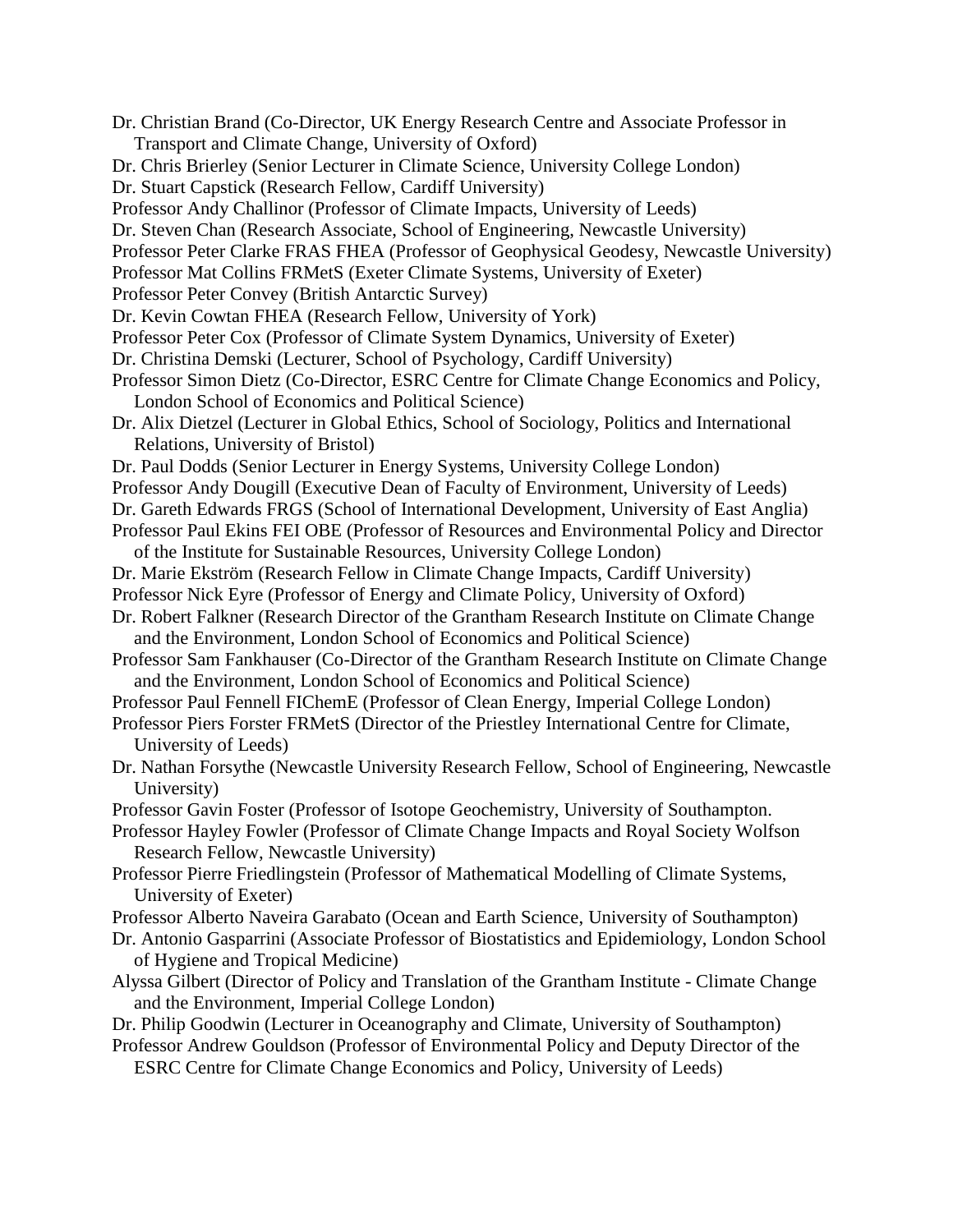Professor Ben Groom (Department of Geography and Environment, London School of Economics and Political Science)

Dr. Robert Gross (Director, Centre for Energy Policy and Technology, Imperial College London)

- Professor Michael Grubb (Professor of Energy and Climate Change, Institute for Sustainable Resources, University College London)
- Professor Dabo Guan (Director of the Water Security Research Centre, University of East Anglia)
- Dr. Selma Guerreiro (Researcher in Hydrology and Climate Change, School of Engineering, Newcastle University)
- Prof. G. Hilmar Gudmundsson (Professor of Glaciology and Extreme Environments, Northumbria University)
- Professor Joanna Haigh CBE FRS (Co-Director of the Grantham Institute Climate Change and the Environment, Imperial College London)

Professor Sir Andy Haines FMedSci (London School of Hygiene and Tropical Medicine)

- Dr. Thomas Hale (Blavatnik School of Government, University of Oxford)
- Professor Ian Hall FLSW (Head of School and Research Professor, School of Earth and Ocean Sciences, Cardiff University)
- Professor Jim Hall FREng (Director of the Environmental Change Institute, University of Oxford)
- Dr. Catherine Happer (Lecturer, Media and Communications, University of Glasgow)
- Professor Barbara Harriss-White FAcSS (Emeritus Professor of Development Studies, Oxford University of Oxford)
- Professor Ed Hawkins FRMetS (Professor of Climate Science, National Centre for Atmospheric Science, University of Reading)
- Professor Gabriele Hegerl FRS FRSE (Professor of Climate System Science, University of Edinburgh)
- Dr. William Homoky FCMS (Independent Research Fellow of the Natural Environment Research Council and Junior Research Fellow, St Edmund Hall, University of Oxford)
- Dr. Scott Hosking (Climate Scientist, British Antarctic Survey)
- Professor Sir Brian Hoskins CBE FRS (Chair, Grantham Institute Climate Change and the Environment, Imperial College London)
- Professor John Huthnance FRMetS MBE (Emeritus Fellow, National Oceanography Centre and Visiting Professor, University of Liverpool)
- Dr. Keith Hyams (Associate Professor, University of Warwick)
- Dr. Ruza Ivanovic (Lecturer in Climate Science, School of Earth and Environment, University of Leeds)
- Professor Tahseen Jafry (Director of The Centre for Climate Justice, Glasgow Caledonian University)
- Dr. Helen Johnson (Associate Professor in Climate and Ocean Modelling, Department of Earth Sciences, University of Oxford)
- Dr. Dan Jones (Physical Oceanographer, British Antarctic Survey)
- Professor Philip Jones HonFRMetS (University of East Anglia)
- Dr. Sam Krevor (Senior Lecturer, Department of Earth Science & Engineering, Imperial College London)
- Professor Christine Lane (University of Cambridge)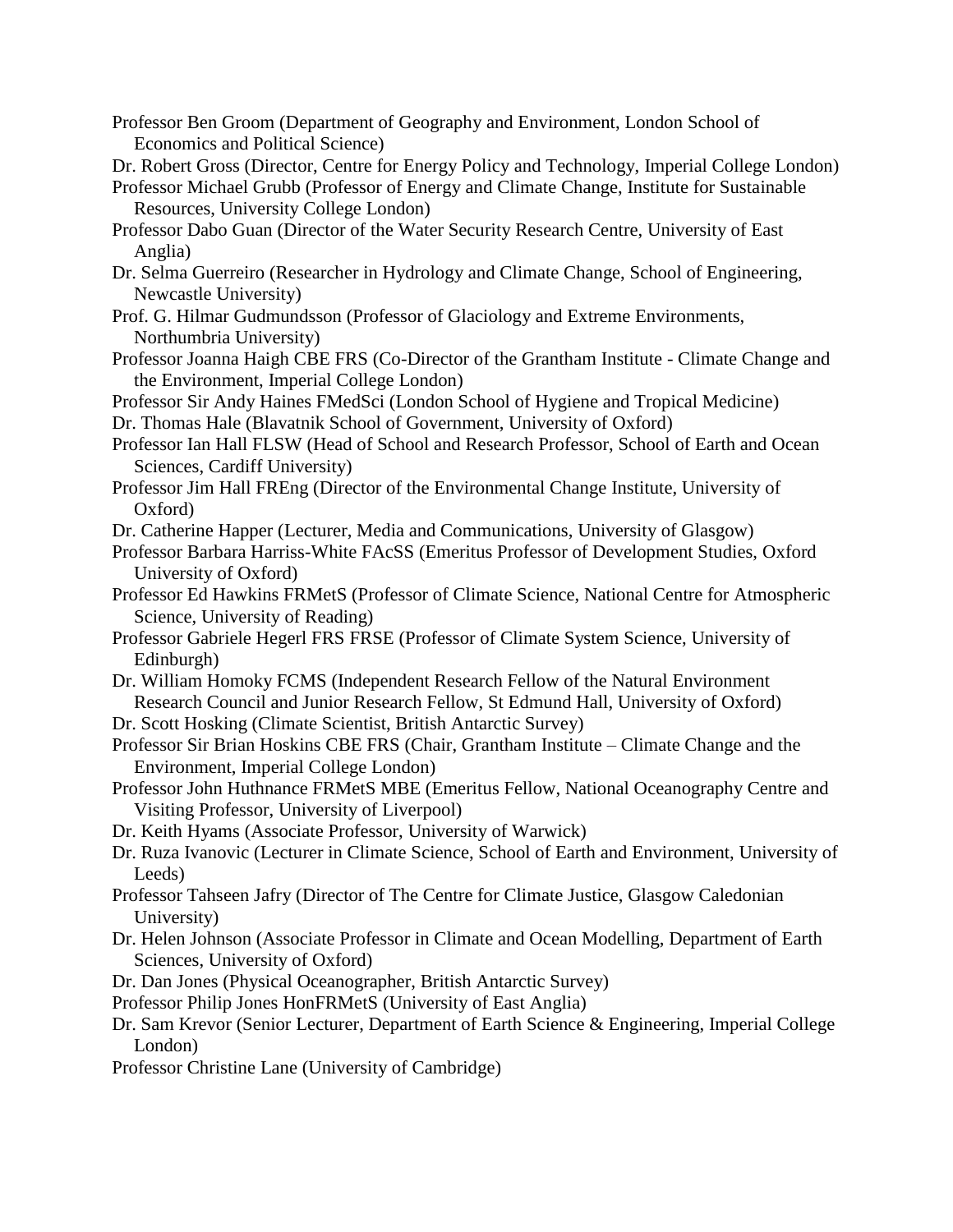- Professor Caroline Lear (Head of The Centre for Resilience and Environmental Change, Cardiff University)
- Dr. Alicia Ledo (Postdoctoral Research Fellow, University of Aberdeen)
- Dr. Elizabeth Lewis (Research Associate, School of Engineering, Newcastle University)
- Professor Simon Lewis (Professor of Global Change Science, University College London and University of Leeds)
- Dr. Xiaofeng Li (Research Scientist, School of Civil Engineering and Geosciences, Newcastle University)
- Dr. Lorenzo Lotti (Energy Institute and Institute for Sustainable Resources, University College London)
- Dr. Niall Mac Dowell FIChemE (Imperial College London)
- Professor Georgina Mace DBE FRS (Professor of Biodiversity & Ecosystems, University College London)
- Professor Anson Mackay (Professor of Environmental Change, University College London)
- Professor Geoffrey Maitland FREng FIChemE FRSC FEI (Professor of Energy Engineering, Imperial College London)
- Professor Yadvinder Malhi FRS (Environmental Change Institute, University of Oxford)
- Professor David Marshall FRMetS FInstP (Head of Atmospheric, Oceanic and Planetary Physics, University of Oxford)
- Dr. John Marsham (Associate Professor, University of Leeds)
- Professor Mark Maslin FRGS FRSA (Department of Geography, University College London)
- Dr. Juerg Matter (Associate Professor in Geoengineering, Ocean and Earth Science, University of Southampton)
- Dr. Amanda Maycock (Associate Professor, School of Earth and Environment, University of Leeds)
- Professor Catriona McKinnon (Director of the Centre for Climate and Justice, University of Reading)
- Dr. Jim McQuaid FRMetS CChem (School of Earth and Environment, University of Leeds)
- Dr. Dann Mitchell (Lecturer in Climate Physics, University of Bristol)
- Professor Hugh Montgomery FRCP MD FRSB FRI FFICM (Professor of Intensive Care Medicine, University College London and Co-Chair of the Lancet Countdown on Health and Climate Change)
- Professor Stephen de Mora FRSA FRSB FRSC CChem (Chief Executive, Plymouth Marine Laboratory)
- Professor Richard Morris (Professor in Medical Statistics, Bristol Medical School, University of Bristol)
- Professor Benito Müller (Convener of International Climate Policy Research, Environmental Change Institute, University of Oxford)
- Professor David Newbery FBA CBE (Director, Cambridge Energy Policy Research Group)
- Professor Dan Osborn (Department of Earth Sciences, University College London)
- Professor Tim Osborn FRMetS (Director of Research, Climatic Research Unit, University of East Anglia)
- Professor Jouni Paavola (Director of the ESRC Centre for Climate Change Economics and Policy, University of Leeds)
- Dr. James Painter (Research Fellow, Reuters Institute for the Study of Journalism, Department of Politics and International Relations, University of Oxford)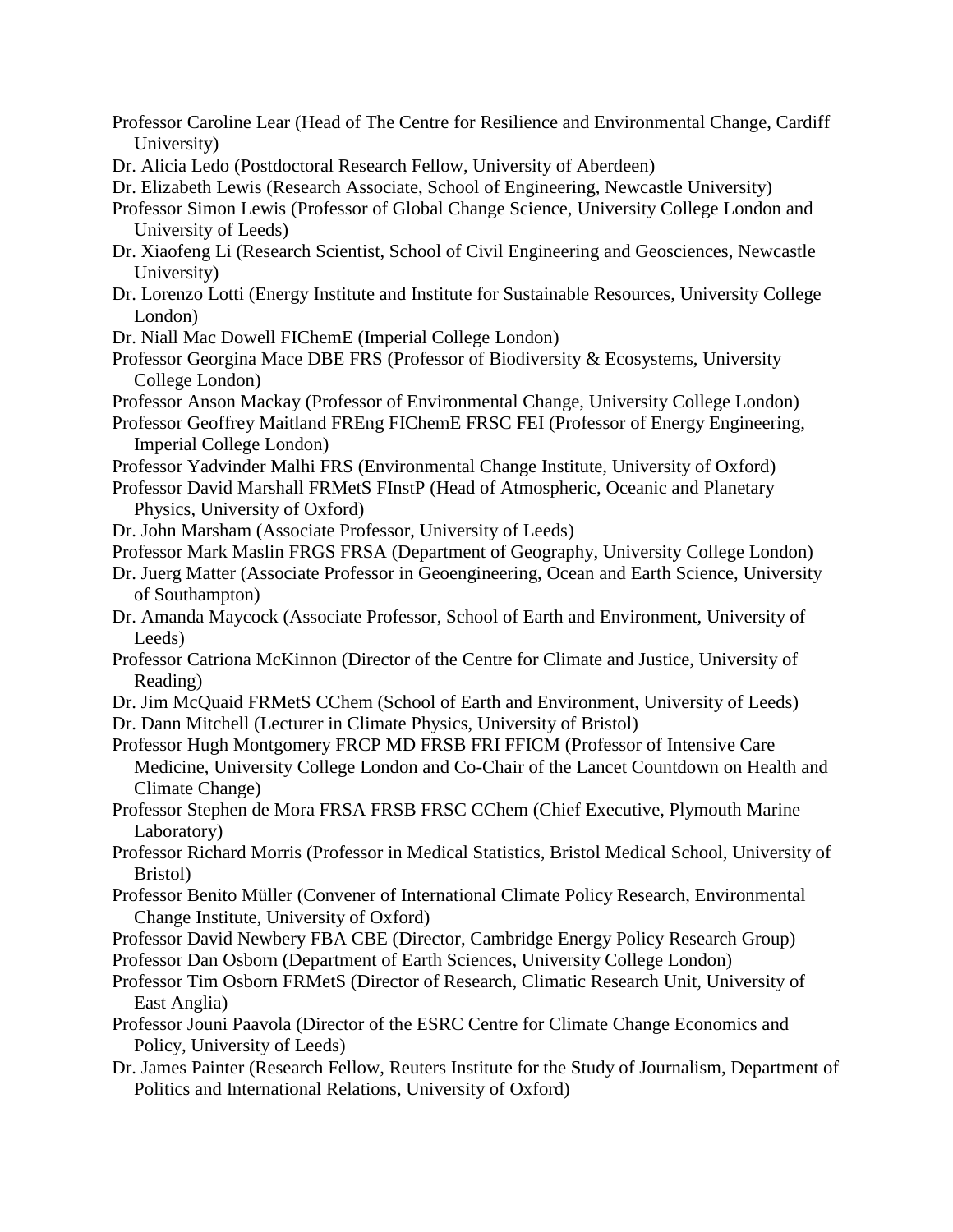Professor Richard Pancost (Director of the Cabot Institute, University of Bristol) Professor Douglas Parker FRMetS (Met Office Professor of Meteorology, University of Leeds) Professor Martin Parry OBE ( Imperial College London) Professor Paul Pearson FGS (School of Earth and Ocean Sciences, Cardiff University) Dr. Wouter Peeters (Lecturer in Global Ethics, Centre for the Study of Global Ethics, University of Birmingham) Professor Arthur Petersen FIET FRSA (Professor of Science, Technology and Public Policy, University College London) Professor Nick Pidgeon MBE (School of Psychology, Cardiff University) Dr. Jeff Price (Senior Researcher, Tyndall Centre for Climate Change Research, University of East Anglia) Prof Chris Rapley CBE (Professor of Climate Science, Department of Earth Sciences, University College London) Dr. Tim Rayner (Research Fellow, Tyndall Centre for Climate Change Research, School of Environmental Sciences, University of East Anglia) Professor Dave Reay (Assistant Principal, University of Edinburgh) Dr. Merten Reglitz (Lecturer in Global Ethics, University of Birmingham) Professor Judith Rees DBE (Vice-Chair of the Grantham Research Institute on Climate Change and the Environment, London School of Economics and Political Science) Professor Andrea Sella (Department of Chemistry, University College London) Prof Daniela Schmidt FRSB FYAE (Professor in Palaeobiology, School of Earth Sciences, University of Bristol) Dr. Tim Schwanen (Director of the Transport Studies Unit, University of Oxford) Professor Nilay Shah (Director of the Centre for Process Systems Engineering, Imperial College London) Professor John Shepherd CBE FRS (Emeritus Professor of Earth System Science, School of Ocean and Earth Science, University of Southampton) Dr. Emily Shuckburgh FRMetS OBE (Darwin College, University of Cambridge) Professor Henry Shue (Senior Research Fellow, Centre for International Studies, University of Oxford) Professor Martin Siegert FRSE (Co-Director, Grantham Institute – Climate Change and the Environment, Imperial College London) Professor Pete Smith FRS FRSE (University of Aberdeen) Dr. Thomas Smith FRGS (Assistant Professor in Environmental Geography, London School of Economics and Political Science) Dr. Julia Steinberger (Associate Professor in Ecological Economics, University of Leeds) Professor Philip Stier (Academic Convener of the Oxford Climate Research Network and Professor of Atmospheric Physics, University of Oxford) Professor Lindsay Stringer (ESRC Centre for Climate Change Economics and Policy, University of Leeds Dr. Carol Turley OBE (Senior Scientist, Plymouth Marine Laboratory) Professor Paul Valdes (Director, NERC Great Western Four+ Doctoral Training Partnership, University of Bristol) Professor Tina van de Flierdt (Professor of Past Climate and Oceans, Grantham Institute - Climate Change and the Environment and Department of Earth Science and Engineering, Imperial College London)